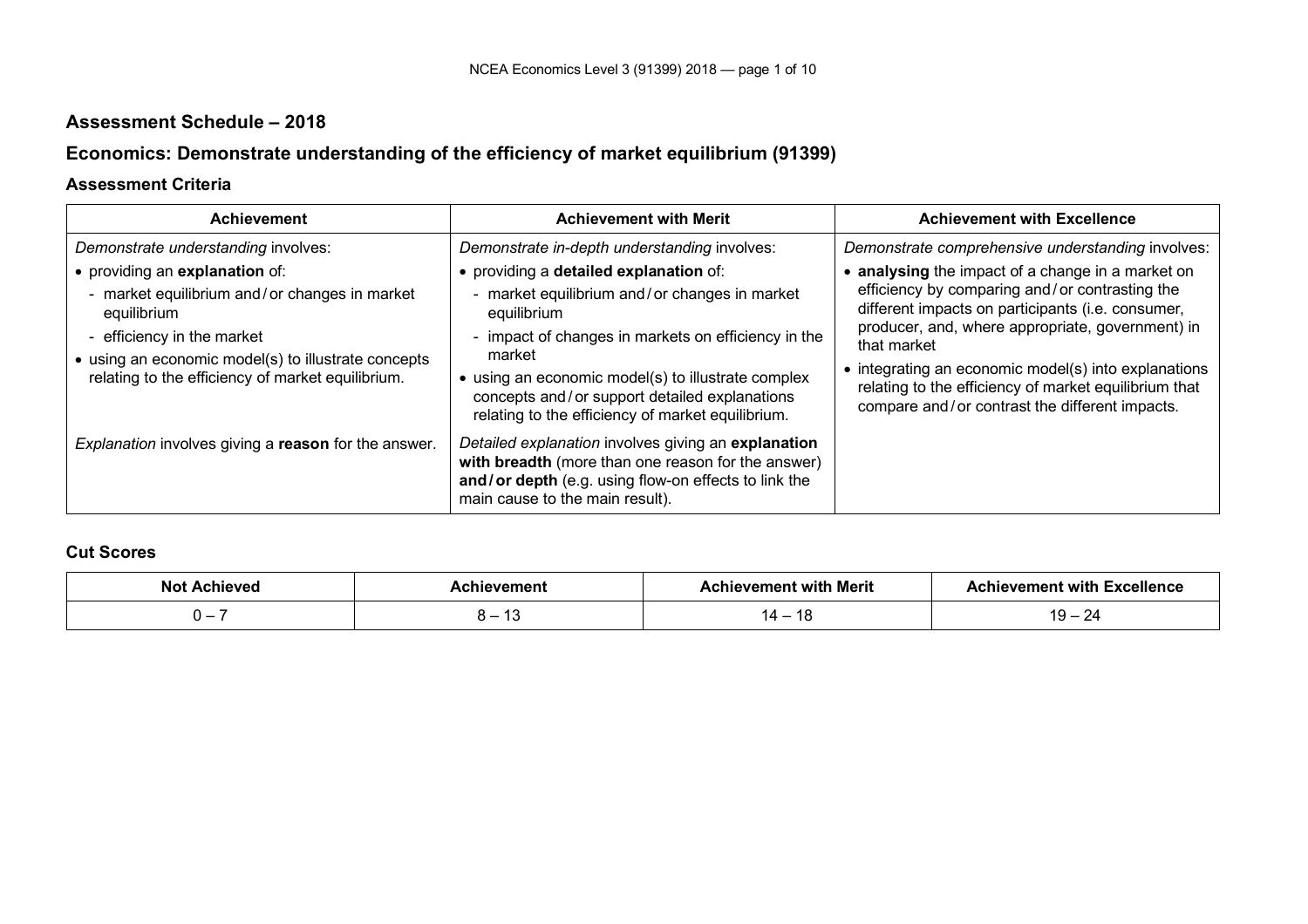| Question                                                                                                                                                                                                                                                       | Sample answers/Evidence                                                                                                                                                                                                                                                                                                                                                                                                                                                                                                                                                                                                                                                                                                                                                                                                                                                                                                                                                                                                                                                                                                                                                                                                                                                                                                                                                                                                                                                                                                                                                                                                          |                                      |                                                                                                                                                                                                                                      |                                                                                                                                                                                                                                                                                                                               |  |  |  |  |  |  |
|----------------------------------------------------------------------------------------------------------------------------------------------------------------------------------------------------------------------------------------------------------------|----------------------------------------------------------------------------------------------------------------------------------------------------------------------------------------------------------------------------------------------------------------------------------------------------------------------------------------------------------------------------------------------------------------------------------------------------------------------------------------------------------------------------------------------------------------------------------------------------------------------------------------------------------------------------------------------------------------------------------------------------------------------------------------------------------------------------------------------------------------------------------------------------------------------------------------------------------------------------------------------------------------------------------------------------------------------------------------------------------------------------------------------------------------------------------------------------------------------------------------------------------------------------------------------------------------------------------------------------------------------------------------------------------------------------------------------------------------------------------------------------------------------------------------------------------------------------------------------------------------------------------|--------------------------------------|--------------------------------------------------------------------------------------------------------------------------------------------------------------------------------------------------------------------------------------|-------------------------------------------------------------------------------------------------------------------------------------------------------------------------------------------------------------------------------------------------------------------------------------------------------------------------------|--|--|--|--|--|--|
| <b>ONE</b><br>(a)                                                                                                                                                                                                                                              | See Appendix One.<br>Evidence to support explanations in (c) only, but may be used for N1 or N2.                                                                                                                                                                                                                                                                                                                                                                                                                                                                                                                                                                                                                                                                                                                                                                                                                                                                                                                                                                                                                                                                                                                                                                                                                                                                                                                                                                                                                                                                                                                                 |                                      |                                                                                                                                                                                                                                      |                                                                                                                                                                                                                                                                                                                               |  |  |  |  |  |  |
| (b)                                                                                                                                                                                                                                                            | \$ value                                                                                                                                                                                                                                                                                                                                                                                                                                                                                                                                                                                                                                                                                                                                                                                                                                                                                                                                                                                                                                                                                                                                                                                                                                                                                                                                                                                                                                                                                                                                                                                                                         |                                      |                                                                                                                                                                                                                                      |                                                                                                                                                                                                                                                                                                                               |  |  |  |  |  |  |
|                                                                                                                                                                                                                                                                | Change in CS (specify<br>increase or decrease)                                                                                                                                                                                                                                                                                                                                                                                                                                                                                                                                                                                                                                                                                                                                                                                                                                                                                                                                                                                                                                                                                                                                                                                                                                                                                                                                                                                                                                                                                                                                                                                   | \$187.5 million increase             |                                                                                                                                                                                                                                      |                                                                                                                                                                                                                                                                                                                               |  |  |  |  |  |  |
|                                                                                                                                                                                                                                                                | Change in PS (specify<br>increase or decrease)                                                                                                                                                                                                                                                                                                                                                                                                                                                                                                                                                                                                                                                                                                                                                                                                                                                                                                                                                                                                                                                                                                                                                                                                                                                                                                                                                                                                                                                                                                                                                                                   | \$187.5 million increase             |                                                                                                                                                                                                                                      |                                                                                                                                                                                                                                                                                                                               |  |  |  |  |  |  |
|                                                                                                                                                                                                                                                                | Total cost of subsidy                                                                                                                                                                                                                                                                                                                                                                                                                                                                                                                                                                                                                                                                                                                                                                                                                                                                                                                                                                                                                                                                                                                                                                                                                                                                                                                                                                                                                                                                                                                                                                                                            | \$450 million                        |                                                                                                                                                                                                                                      |                                                                                                                                                                                                                                                                                                                               |  |  |  |  |  |  |
|                                                                                                                                                                                                                                                                | <b>DWL</b>                                                                                                                                                                                                                                                                                                                                                                                                                                                                                                                                                                                                                                                                                                                                                                                                                                                                                                                                                                                                                                                                                                                                                                                                                                                                                                                                                                                                                                                                                                                                                                                                                       | \$75 million                         |                                                                                                                                                                                                                                      |                                                                                                                                                                                                                                                                                                                               |  |  |  |  |  |  |
| (c)                                                                                                                                                                                                                                                            | Consumer surplus increases by \$187.5 million because the price consumers pay decreases from \$67 500 ( $P_e$ ) to \$62 500 ( $P_1$ ), increasing the<br>difference between the price consumers are willing to pay and the price they actually pay, thereby increasing CS. Also, consumers increase their<br>quantity demanded of electric vehicles from 30000 ( $\mathbf{Q}_e$ ) to 45000 ( $\mathbf{Q}_1$ ) units, increasing the units from which they can gain surplus, thereby<br>increasing CS.<br>Producer surplus also increases by \$187.5 million because electric vehicle suppliers/importers/sellers receive a higher price than before (i.e.<br>\$72500), increasing the difference between the price they are willing to accept per vehicle and the price they actually receive, thereby increasing<br>PS. Their quantity supplied of electric vehicles increases from 30000 (Qe) to 45000 (Q1) units, increasing the units from which they can gain<br>surplus, thereby increasing their PS.<br>The total cost of the subsidy to the government is \$450 million. This amount used to reduce the price of electric vehicles means it cannot be spent<br>in other areas of the economy or on other means of reducing carbon emissions such as replanting more trees.<br>There is a loss of allocative efficiency because the combined gain in CS and PS is not enough to offset the loss of welfare in terms of the cost of the<br>subsidy to the government, so there is a net welfare loss to the value of \$75 million, which is the deadweight loss. This means that the sum of CS<br>and PS is not maximised. |                                      |                                                                                                                                                                                                                                      |                                                                                                                                                                                                                                                                                                                               |  |  |  |  |  |  |
|                                                                                                                                                                                                                                                                | <b>Achievement</b>                                                                                                                                                                                                                                                                                                                                                                                                                                                                                                                                                                                                                                                                                                                                                                                                                                                                                                                                                                                                                                                                                                                                                                                                                                                                                                                                                                                                                                                                                                                                                                                                               |                                      | <b>Achievement with Merit</b>                                                                                                                                                                                                        | <b>Achievement with Excellence</b>                                                                                                                                                                                                                                                                                            |  |  |  |  |  |  |
| (b) TWO of the calculations correct.<br>(c) Explains:<br>• CS increases as consumers pay a lower price<br>OR consume a greater quantity<br>• PS increases as producers receive a higher<br>price OR are now selling more<br>• Government spending to subsidise |                                                                                                                                                                                                                                                                                                                                                                                                                                                                                                                                                                                                                                                                                                                                                                                                                                                                                                                                                                                                                                                                                                                                                                                                                                                                                                                                                                                                                                                                                                                                                                                                                                  | (c) Explains in detail:<br><b>PS</b> | • CS increases as consumers pay a lower price<br>AND increase their quantity demanded of<br>electric vehicles OR definition of CS<br>• PS increases as producers receive a higher<br>price AND are now selling more OR definition of | (c) Explains in detail:<br>• CS increases as consumers pay a lower price<br>AND increase their quantity demanded of<br>electric vehicles OR links the definition of CS,<br>i.e. meaning that the difference between the<br>price consumers are willing to pay and the price<br>they actually pay, therefore increasing CS and |  |  |  |  |  |  |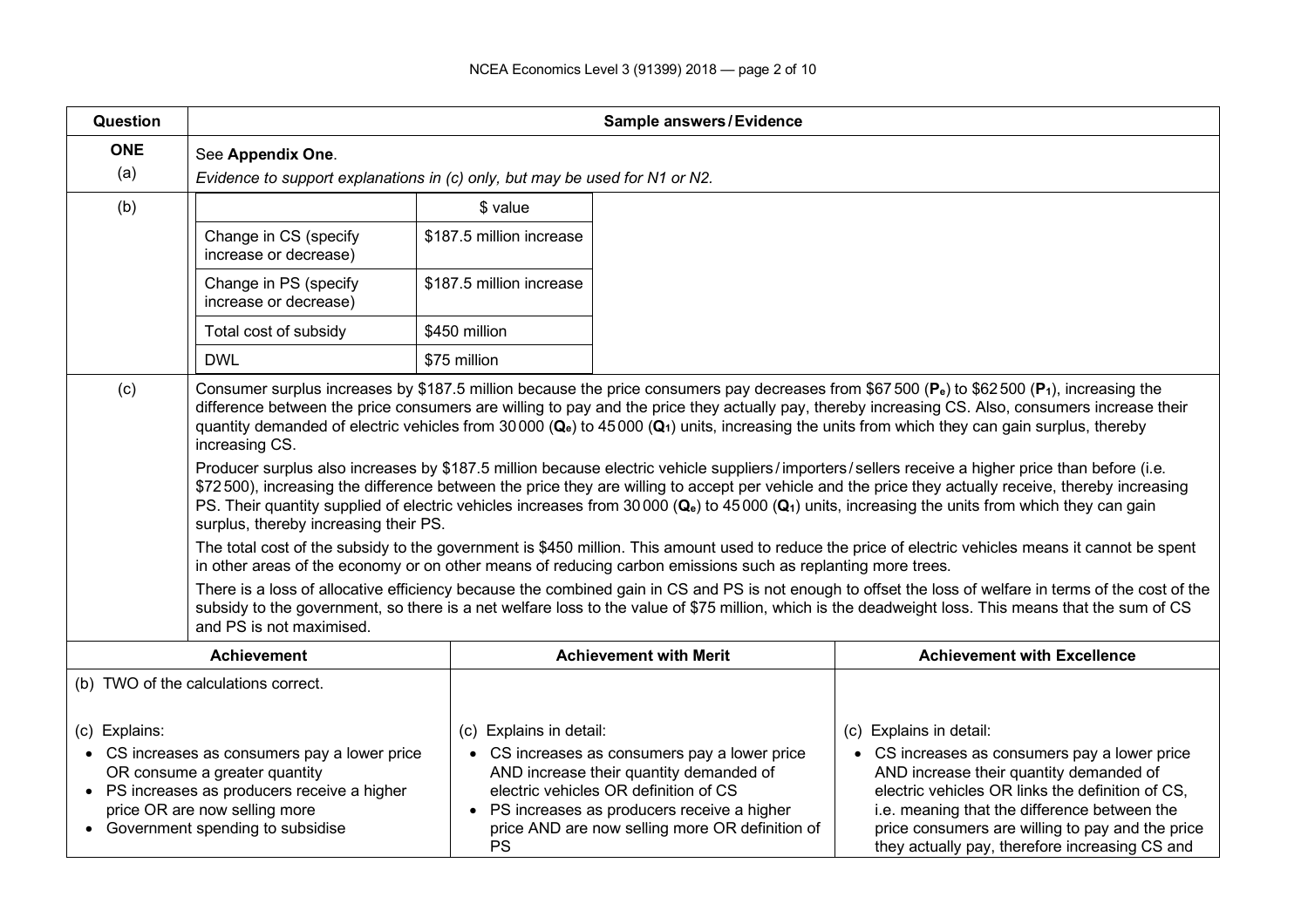| there is a net welfare loss OR there is<br>deadweight loss OR the sum of CS and PS is<br>not maximised.                                   |                | There is a loss of allocative efficiency because | $\bullet$                           | Government spends tax dollars. Identifies<br>correct amount<br>There is a loss of allocative efficiency as a result<br>of subsidy because the combined gain in CS<br>and PS is not enough to offset the cost to the<br>government, so there is a net welfare loss<br>represented by the deadweight loss of \$75<br>million. This means that the sum of CS and PS<br>is not maximised.<br>Refers to Graph One, two or more correct figures<br>from Table One in the explanation, and refers to<br>electric vehicles context. |                |                                                                      | more units consumed, meaning more units from<br>which to gain surplus<br>PS increases as producers receive a higher<br>$\bullet$<br>price AND now selling more units of electric<br>vehicles OR links the definition of PS, i.e.<br>meaning that the difference between the price<br>they are willing to accept for their vehicles and<br>the price they actually receive, therefore<br>increasing PS and more vehicles sold, meaning<br>more units from which to gain surplus<br>Government spends tax dollars (which might<br>otherwise be spent in other areas of the<br>economy or other equally effective ways of<br>reducing emissions - opportunity cost idea)<br>There is a loss of allocative efficiency as a result<br>of subsidy because the combined gain in CS<br>and PS is not enough to offset the cost to the<br>government, so there is a net welfare loss<br>represented by the deadweight loss of \$75<br>million. This means that the sum of CS and PS<br>is not maximised.<br>Refers to Graph One and Table One, all correct<br>figures in the explanation, and refers to electric<br>vehicles context. |                                                                                                                                                  |                |  |
|-------------------------------------------------------------------------------------------------------------------------------------------|----------------|--------------------------------------------------|-------------------------------------|-----------------------------------------------------------------------------------------------------------------------------------------------------------------------------------------------------------------------------------------------------------------------------------------------------------------------------------------------------------------------------------------------------------------------------------------------------------------------------------------------------------------------------|----------------|----------------------------------------------------------------------|------------------------------------------------------------------------------------------------------------------------------------------------------------------------------------------------------------------------------------------------------------------------------------------------------------------------------------------------------------------------------------------------------------------------------------------------------------------------------------------------------------------------------------------------------------------------------------------------------------------------------------------------------------------------------------------------------------------------------------------------------------------------------------------------------------------------------------------------------------------------------------------------------------------------------------------------------------------------------------------------------------------------------------------------------------------------------------------------------------------------------|--------------------------------------------------------------------------------------------------------------------------------------------------|----------------|--|
| N <sub>1</sub>                                                                                                                            | N <sub>2</sub> | A3                                               |                                     | A <sub>4</sub>                                                                                                                                                                                                                                                                                                                                                                                                                                                                                                              | M <sub>5</sub> |                                                                      | M <sub>6</sub>                                                                                                                                                                                                                                                                                                                                                                                                                                                                                                                                                                                                                                                                                                                                                                                                                                                                                                                                                                                                                                                                                                               | E7                                                                                                                                               | E <sub>8</sub> |  |
| Very little<br>Some Achievement<br><b>Most Achievement</b><br>evidence, partial<br>Achievement<br>evidence.<br>evidence.<br>explanations. |                |                                                  | Nearly all Achievement<br>evidence. | Some Merit evidence.<br>Must refer to Graph<br>One.<br>One.<br>Some figures correct.                                                                                                                                                                                                                                                                                                                                                                                                                                        |                | Most Merit evidence.<br>Must refer to Graph<br>Some figures correct. | Excellence evidence.<br>One part may be<br>weaker<br>AND integrates<br>relevant information<br>from Graph One and<br>Table One into the<br>explanation.<br>All figures correct.                                                                                                                                                                                                                                                                                                                                                                                                                                                                                                                                                                                                                                                                                                                                                                                                                                                                                                                                              | All points covered<br>AND integrates<br>relevant information<br>from Graph One and<br>Table One into the<br>explanation.<br>All figures correct. |                |  |

**N0** No response; no relevant evidence.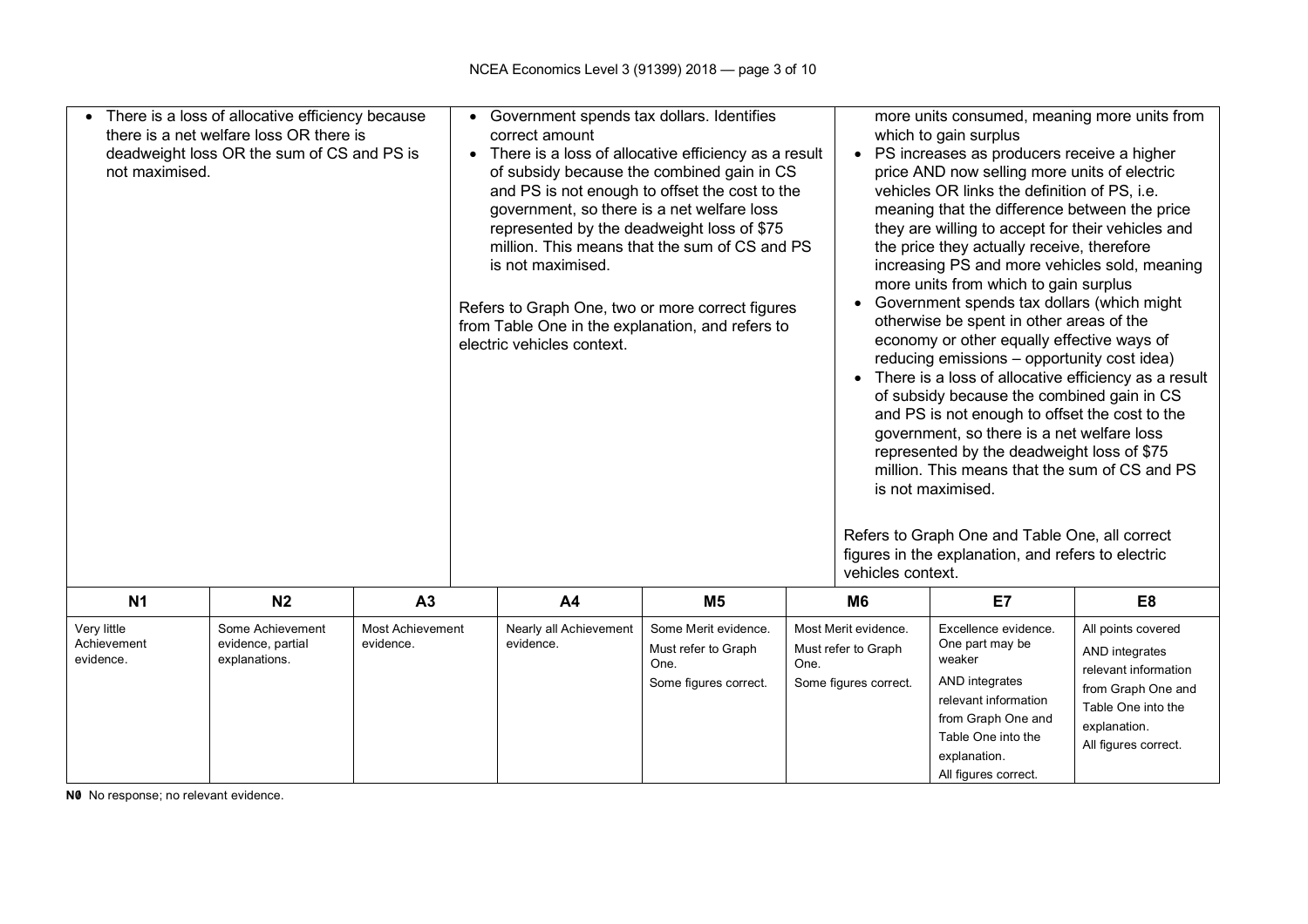| Question                                                                         | <b>Sample answers/Evidence</b>                                                                                                                                                                                                                                                                                                                                                                                                                                                                                                                                                                                                                                                                                                                                                                                                                                                                                                                                                                                                                                                                                                                                                                   |                                                                                                                                                                                                                                                                                                                                                                                                                                                                    |                                                                                                                                                                                                                     |  |  |  |  |  |  |  |
|----------------------------------------------------------------------------------|--------------------------------------------------------------------------------------------------------------------------------------------------------------------------------------------------------------------------------------------------------------------------------------------------------------------------------------------------------------------------------------------------------------------------------------------------------------------------------------------------------------------------------------------------------------------------------------------------------------------------------------------------------------------------------------------------------------------------------------------------------------------------------------------------------------------------------------------------------------------------------------------------------------------------------------------------------------------------------------------------------------------------------------------------------------------------------------------------------------------------------------------------------------------------------------------------|--------------------------------------------------------------------------------------------------------------------------------------------------------------------------------------------------------------------------------------------------------------------------------------------------------------------------------------------------------------------------------------------------------------------------------------------------------------------|---------------------------------------------------------------------------------------------------------------------------------------------------------------------------------------------------------------------|--|--|--|--|--|--|--|
| <b>TWO</b><br>(a)                                                                | See Appendix Two.                                                                                                                                                                                                                                                                                                                                                                                                                                                                                                                                                                                                                                                                                                                                                                                                                                                                                                                                                                                                                                                                                                                                                                                |                                                                                                                                                                                                                                                                                                                                                                                                                                                                    |                                                                                                                                                                                                                     |  |  |  |  |  |  |  |
| (b)                                                                              | Consumer surplus decreases because New Zealand consumers now pay a higher price of P <sub>w+tariff</sub> after the imposition of the tariff, compared to P <sub>w</sub> ,<br>and they consume fewer units i.e. $Q_3$ units instead of $Q_4$ units before. This means that the difference between what consumers are willing to pay<br>and what they actually pay decreases and that they consume fewer units from which they can gain surplus, decreasing their consumer surplus by<br>the area $ABCE$ (or $3+4+5+6$ ).                                                                                                                                                                                                                                                                                                                                                                                                                                                                                                                                                                                                                                                                          |                                                                                                                                                                                                                                                                                                                                                                                                                                                                    |                                                                                                                                                                                                                     |  |  |  |  |  |  |  |
|                                                                                  | more units also gives them more units from which they can gain surplus.                                                                                                                                                                                                                                                                                                                                                                                                                                                                                                                                                                                                                                                                                                                                                                                                                                                                                                                                                                                                                                                                                                                          | As a result of the tariff, New Zealand producers (of similar goods) gain more producer surplus by the area shaded in lines (or 3) because of<br>increased sale from $Q_1$ to $Q_2$ , and producers receiving a higher price of $P_{w\tt{ariff}}$ compared to $P_w$ before the tariff was imposed, meaning the<br>difference between the price producers are willing to accept and what they actually receive increases, increasing their producer surplus. Selling |                                                                                                                                                                                                                     |  |  |  |  |  |  |  |
|                                                                                  | Allocative efficiency decreases as the combined gain in PS and tariff revenue gained by the government (3+5) is not enough to offset the loss of CS<br>of area ABCE (or 3+4+5+6), resulting in a loss of welfare of area 4+6. Deadweight loss of 4+6 means that the sum of CS and PS is no longer<br>maximised.                                                                                                                                                                                                                                                                                                                                                                                                                                                                                                                                                                                                                                                                                                                                                                                                                                                                                  |                                                                                                                                                                                                                                                                                                                                                                                                                                                                    |                                                                                                                                                                                                                     |  |  |  |  |  |  |  |
| (c)                                                                              | The decrease in CS is larger when the imported good is price elastic, as shown by the larger area labelled ABCE on Graph Two rather than ABCE<br>on Graph Three (i.e. combined area of 3+4+5+6 is larger than 10+11+12+13). This is because an equal increase in price causes a proportionally<br>greater decrease in quantity demanded when the imported good is price elastic (i.e. Q <sub>3</sub> Q <sub>4</sub> is greater than Q <sub>7</sub> Q <sub>8</sub> ). Although the increase in price is<br>the same, i.e. it has gone up by the same amount of the tariff, the relatively bigger decrease in QD in Graph Two when the imported good is price<br>elastic, means that consumers lose more units from which they could gain surplus, resulting in a larger decrease in CS.<br>The decrease in allocative efficiency is greater when the imported good is price elastic, as the loss in welfare represented by the deadweight loss is<br>larger in Graph Two compared to Graph Three (i.e. combined area of 4+6 is larger than 11+13). Again, this is due to the larger than proportional<br>decrease in QD when the imported good is price elastic compared to when it is inelastic. |                                                                                                                                                                                                                                                                                                                                                                                                                                                                    |                                                                                                                                                                                                                     |  |  |  |  |  |  |  |
|                                                                                  | <b>Achievement</b>                                                                                                                                                                                                                                                                                                                                                                                                                                                                                                                                                                                                                                                                                                                                                                                                                                                                                                                                                                                                                                                                                                                                                                               | <b>Achievement with Merit</b>                                                                                                                                                                                                                                                                                                                                                                                                                                      | <b>Achievement with Excellence</b>                                                                                                                                                                                  |  |  |  |  |  |  |  |
| (a) TWO (of three) correct shadings or labels from<br>EITHER Graph Two OR Three: |                                                                                                                                                                                                                                                                                                                                                                                                                                                                                                                                                                                                                                                                                                                                                                                                                                                                                                                                                                                                                                                                                                                                                                                                  |                                                                                                                                                                                                                                                                                                                                                                                                                                                                    |                                                                                                                                                                                                                     |  |  |  |  |  |  |  |
|                                                                                  | Change in CS<br>Change in PS<br>Tariff revenue                                                                                                                                                                                                                                                                                                                                                                                                                                                                                                                                                                                                                                                                                                                                                                                                                                                                                                                                                                                                                                                                                                                                                   |                                                                                                                                                                                                                                                                                                                                                                                                                                                                    |                                                                                                                                                                                                                     |  |  |  |  |  |  |  |
|                                                                                  | Areas or points acceptable.                                                                                                                                                                                                                                                                                                                                                                                                                                                                                                                                                                                                                                                                                                                                                                                                                                                                                                                                                                                                                                                                                                                                                                      |                                                                                                                                                                                                                                                                                                                                                                                                                                                                    |                                                                                                                                                                                                                     |  |  |  |  |  |  |  |
| (b) Explains:                                                                    | • CS decreases because consumers pay a<br>higher price OR consume less OR definition<br>• PS increases because producers receive a<br>higher price OR sell more                                                                                                                                                                                                                                                                                                                                                                                                                                                                                                                                                                                                                                                                                                                                                                                                                                                                                                                                                                                                                                  | (b) Explains in detail:<br>• CS decreases because consumers pay a<br>higher price AND consume less OR definition<br>· PS increases because producers receive a<br>higher price AND sell more                                                                                                                                                                                                                                                                       | (b) Explains in detail:<br>• CS decreases because consumers pay a<br>higher price AND consume less (fewer units to<br>gain surplus from AND/OR difference between<br>what they are willing to pay and actually pay) |  |  |  |  |  |  |  |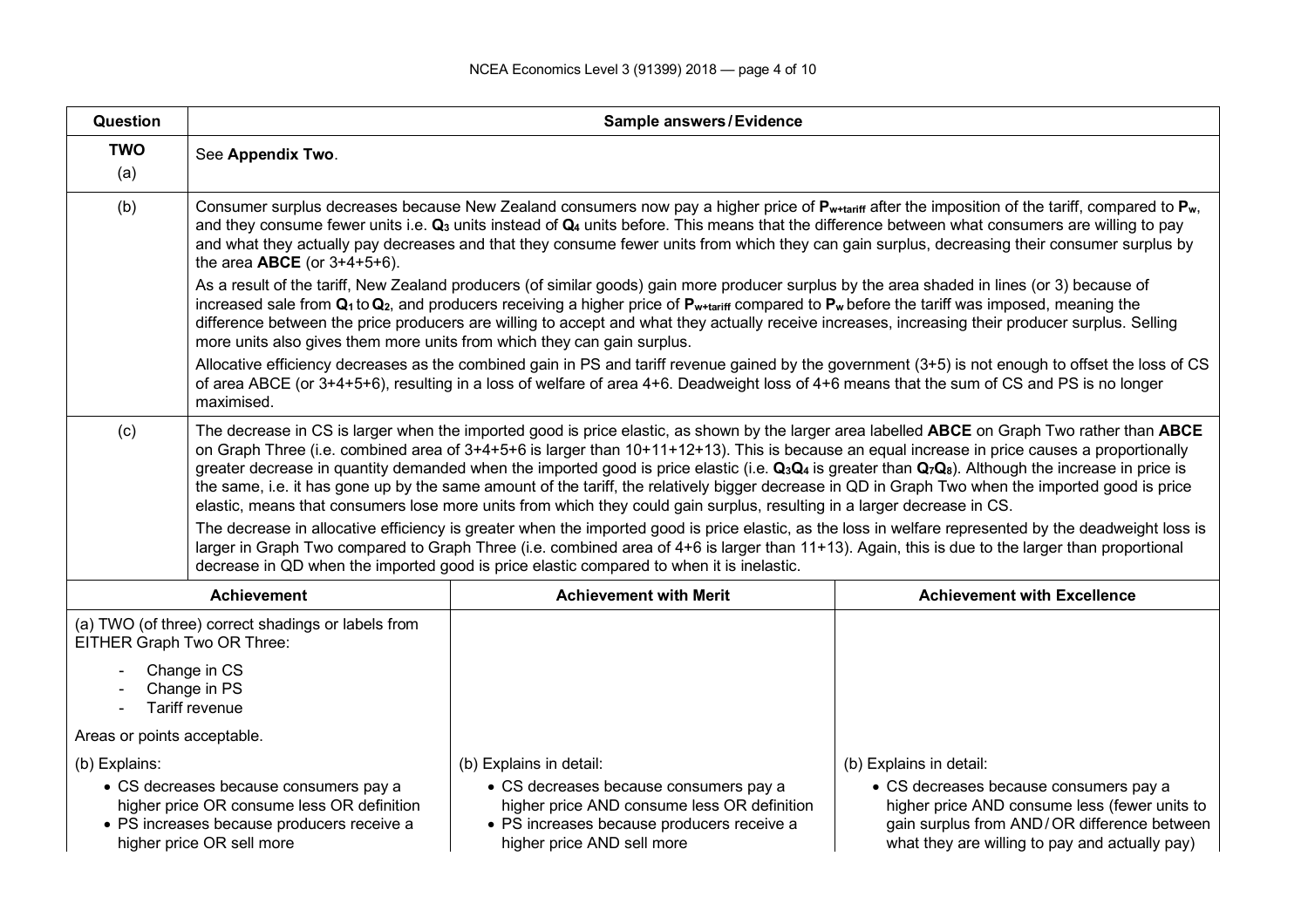| • allocative efficiency decreases as the<br>combined increase in PS and government tariff<br>revenue is less than loss in CS<br>• OR there is now DWL<br>• OR the sum of CS+PS is no longer maximised. |                |                                                                                                      | • allocative efficiency decreases as the loss in<br>CS is not transferred, AND DWL is created OR<br>the sum of CS+PS is no longer maximised.                                                                                                                                                                                                                                                                                                                                                                                                                                                                                                                                        |                                                                                                                                                                                                            |                |                                                                                                                                                              | • PS increases because producers receive a<br>higher price AND sell more (more units to gain<br>surplus from AND/OR difference between<br>what willing to receive and actually receive)<br>• allocative efficiency decreases because the<br>loss in CS is greater than the combined gain in<br>PS and tariff revenue received by government,<br>resulting in DWL OR the sum of CS+PS is not<br>maximised.                                                                                                                                                                                                                                                                                                                                                  |    |                |  |
|--------------------------------------------------------------------------------------------------------------------------------------------------------------------------------------------------------|----------------|------------------------------------------------------------------------------------------------------|-------------------------------------------------------------------------------------------------------------------------------------------------------------------------------------------------------------------------------------------------------------------------------------------------------------------------------------------------------------------------------------------------------------------------------------------------------------------------------------------------------------------------------------------------------------------------------------------------------------------------------------------------------------------------------------|------------------------------------------------------------------------------------------------------------------------------------------------------------------------------------------------------------|----------------|--------------------------------------------------------------------------------------------------------------------------------------------------------------|------------------------------------------------------------------------------------------------------------------------------------------------------------------------------------------------------------------------------------------------------------------------------------------------------------------------------------------------------------------------------------------------------------------------------------------------------------------------------------------------------------------------------------------------------------------------------------------------------------------------------------------------------------------------------------------------------------------------------------------------------------|----|----------------|--|
|                                                                                                                                                                                                        |                |                                                                                                      | (c) Explains in detail that:<br>• CS decreases more when imported good is<br>price elastic OR CS decreases less when good<br>is price inelastic<br>• allocative efficiency decreases more when<br>imported good is price elastic OR AE<br>decreases less when price inelastic<br>• the reason: an equal increase in price leads to<br>a proportionally larger decrease in QD when<br>imported good is price elastic, resulting in a<br>larger decrease in CS.<br>OR<br>• The larger than proportional decrease in QD<br>when imported good is price elastic means that<br>a larger area of deadweight loss is also being<br>created.<br>Refers to Graph Two AND Three, and has some |                                                                                                                                                                                                            |                |                                                                                                                                                              | (c) Explains in detail that:<br>• CS decreases more when imported good is<br>price elastic<br>• allocative efficiency decreases more when<br>imported good is price elastic<br>• the reason: an equal increase in price leads to<br>a proportionally larger decrease in QD when<br>imported good is price elastic, resulting in a<br>larger decrease in CS<br>OR the larger decrease in QD means it<br>reduces more units from which consumers can<br>gain surplus<br>• The larger than proportional decrease in QD<br>when the imported good is elastic means that<br>a larger area of deadweight loss is also being<br>created because of the bigger loss of CS.<br>Refers to Graph Two AND Three, and correct<br>shadings and label in the explanation. |    |                |  |
| <b>N1</b>                                                                                                                                                                                              | N <sub>2</sub> | A <sub>3</sub>                                                                                       |                                                                                                                                                                                                                                                                                                                                                                                                                                                                                                                                                                                                                                                                                     | A <sub>4</sub>                                                                                                                                                                                             | M <sub>5</sub> |                                                                                                                                                              | M <sub>6</sub>                                                                                                                                                                                                                                                                                                                                                                                                                                                                                                                                                                                                                                                                                                                                             | E7 | E <sub>8</sub> |  |
| Some Achievement<br>Very little<br><b>Most Achievement</b><br>Achievement<br>evidence, partial<br>evidence<br>evidence.<br>explanations.                                                               |                | Nearly all Achievement<br>Some Merit evidence.<br>evidence.<br>Must refer to Graph<br>Two and Three. |                                                                                                                                                                                                                                                                                                                                                                                                                                                                                                                                                                                                                                                                                     | Excellence evidence.<br>Most Merit evidence.<br>One part may be<br>Must refer to Graph<br>weaker<br>Two and Three.<br>AND integrates<br>relevant information<br>from Graphs Two and<br>Three, and shadings |                | All points covered<br>AND integrates<br>relevant information<br>from Graphs Two and<br>Three, and shadings<br>and labels used in<br>explanation all correct. |                                                                                                                                                                                                                                                                                                                                                                                                                                                                                                                                                                                                                                                                                                                                                            |    |                |  |

or labels used in explanation mostly

correct.

**N0** = No response; no relevant evidence.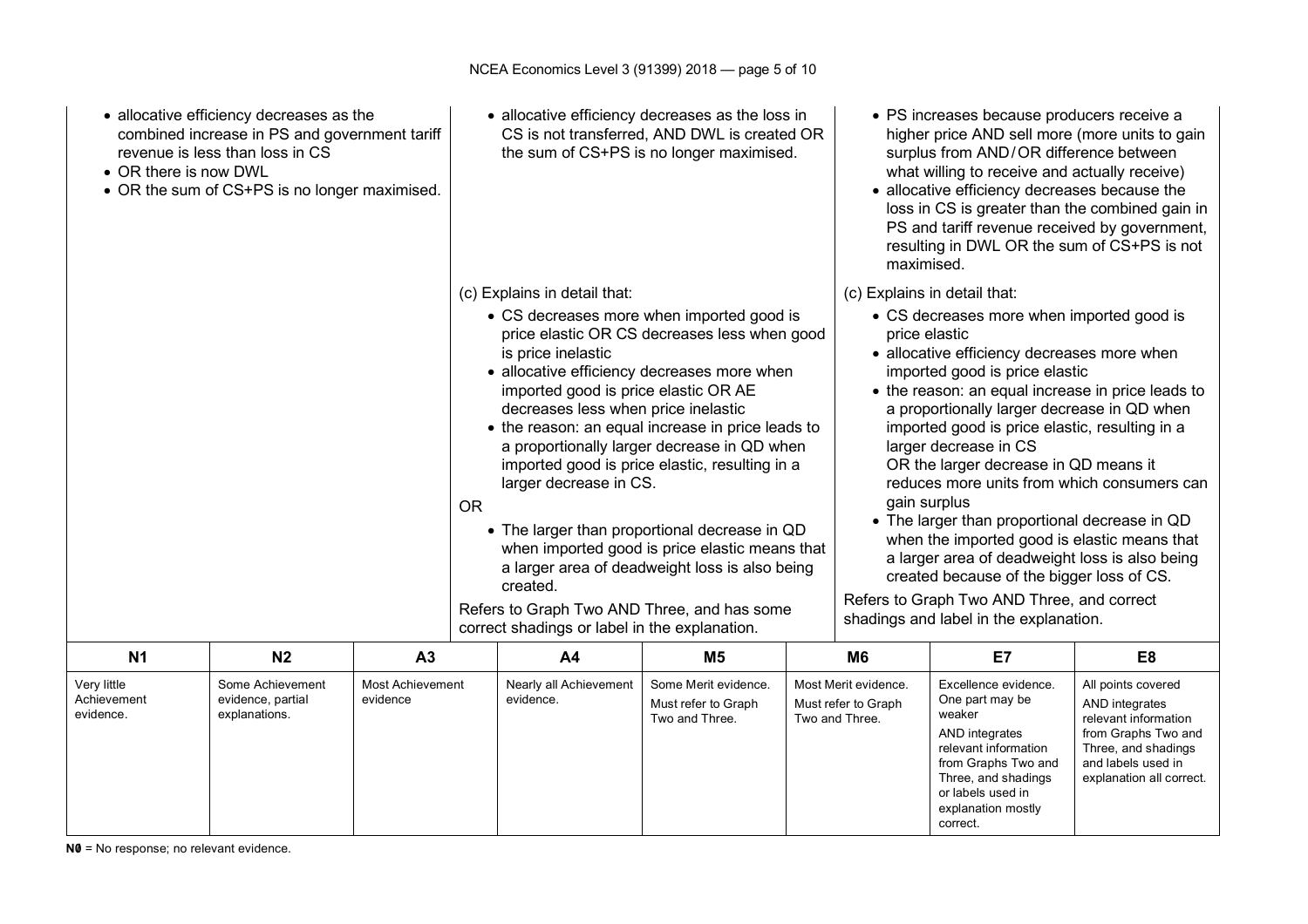| <b>Question</b>        | <b>Sample answers/Evidence</b>                                                                                                                                                                                                                                                                                                                                                                                                                                                                                                                                                                                                                                                                         |              |                                                                                                                                                                                                                                                                                                                                 |  |  |  |  |  |  |
|------------------------|--------------------------------------------------------------------------------------------------------------------------------------------------------------------------------------------------------------------------------------------------------------------------------------------------------------------------------------------------------------------------------------------------------------------------------------------------------------------------------------------------------------------------------------------------------------------------------------------------------------------------------------------------------------------------------------------------------|--------------|---------------------------------------------------------------------------------------------------------------------------------------------------------------------------------------------------------------------------------------------------------------------------------------------------------------------------------|--|--|--|--|--|--|
| <b>THREE</b><br>(a)(i) | See Appendix Three.                                                                                                                                                                                                                                                                                                                                                                                                                                                                                                                                                                                                                                                                                    |              |                                                                                                                                                                                                                                                                                                                                 |  |  |  |  |  |  |
| (a)(ii)                | As a result of increased supply of wool, the amount supplied of wool increases at each and every price, shifting the supply curve to the right from S<br>to $S1$ .<br>At the original price of P <sub>e</sub> , there will now be a surplus of wool as QS>QD. Farmers (wool producers) will reduce their price to get rid of their unsold<br>stock. As the price decreases, quantity supplied will decrease as wool farmers/producers respond to the relative low profitability of wool. Quantity                                                                                                                                                                                                      |              |                                                                                                                                                                                                                                                                                                                                 |  |  |  |  |  |  |
|                        | demanded will increase as wool becomes more affordable. QS will continue to fall while QD will continue to rise until QD=QS and equilibrium is<br>restored at the new lower price of wool $P_1$ and new higher quantity of $Q_1$ .                                                                                                                                                                                                                                                                                                                                                                                                                                                                     |              |                                                                                                                                                                                                                                                                                                                                 |  |  |  |  |  |  |
| (b)(i)                 | Consumer surplus before minimum price                                                                                                                                                                                                                                                                                                                                                                                                                                                                                                                                                                                                                                                                  | $AP_eC$      |                                                                                                                                                                                                                                                                                                                                 |  |  |  |  |  |  |
|                        | Consumer surplus after minimum price                                                                                                                                                                                                                                                                                                                                                                                                                                                                                                                                                                                                                                                                   | $AP_{min}B$  |                                                                                                                                                                                                                                                                                                                                 |  |  |  |  |  |  |
|                        | Producer surplus before minimum price                                                                                                                                                                                                                                                                                                                                                                                                                                                                                                                                                                                                                                                                  | $P_eCG$      |                                                                                                                                                                                                                                                                                                                                 |  |  |  |  |  |  |
|                        | Producer surplus after minimum price                                                                                                                                                                                                                                                                                                                                                                                                                                                                                                                                                                                                                                                                   | $P_{min}BFG$ |                                                                                                                                                                                                                                                                                                                                 |  |  |  |  |  |  |
|                        | Deadweight loss                                                                                                                                                                                                                                                                                                                                                                                                                                                                                                                                                                                                                                                                                        | <b>BCF</b>   |                                                                                                                                                                                                                                                                                                                                 |  |  |  |  |  |  |
| (b)(ii)                | The amount of wool demanded by wool buyers will decrease from Q <sub>e</sub> to Q <sub>1</sub> as the price of wool increases to P <sub>min</sub> as a result of the minimum price<br>making wool less affordable (or reducing the profitability of buyers of wool such as carpet makers as their input cost increases). CS will decrease<br>from AP <sub>e</sub> C to AP <sub>min</sub> B because wool buyers will pay a higher price of $P_{min}$ instead of $P_e$ , decreasing the difference between what they are willing to<br>pay and what they actually pay. Lower quantity demanded means there are fewer units from which wool buyers can gain CS. CS will decrease by<br>$P_{min}BCP_{e}$ . |              |                                                                                                                                                                                                                                                                                                                                 |  |  |  |  |  |  |
|                        | PS will increase from P <sub>e</sub> CG to P <sub>min</sub> BFG. This is despite some loss of PS due to the lower quantity sold, i.e. Q <sub>1</sub> instead of Q <sub>e</sub> . The increase in PS due<br>to the higher price resulting from the minimum price is more than sufficient to offset the loss of PS due to lower sales so overall PS will increase.<br>The wool farmers will receive a higher price for their wool ( $P_{min}$ instead of $P_e$ ) and this increases the difference between what they are willing to<br>receive for their wool and what they actually receive, increasing their PS.                                                                                       |              |                                                                                                                                                                                                                                                                                                                                 |  |  |  |  |  |  |
|                        |                                                                                                                                                                                                                                                                                                                                                                                                                                                                                                                                                                                                                                                                                                        |              | Overall, there will be a loss of allocative efficiency because the loss in CS of P <sub>min</sub> BCP <sub>e</sub> outweighs the gain in PS, which results in a net welfare loss<br>represented by the deadweight loss of BCF. This is because the sum of CS and PS is no longer maximised following the minimum price control. |  |  |  |  |  |  |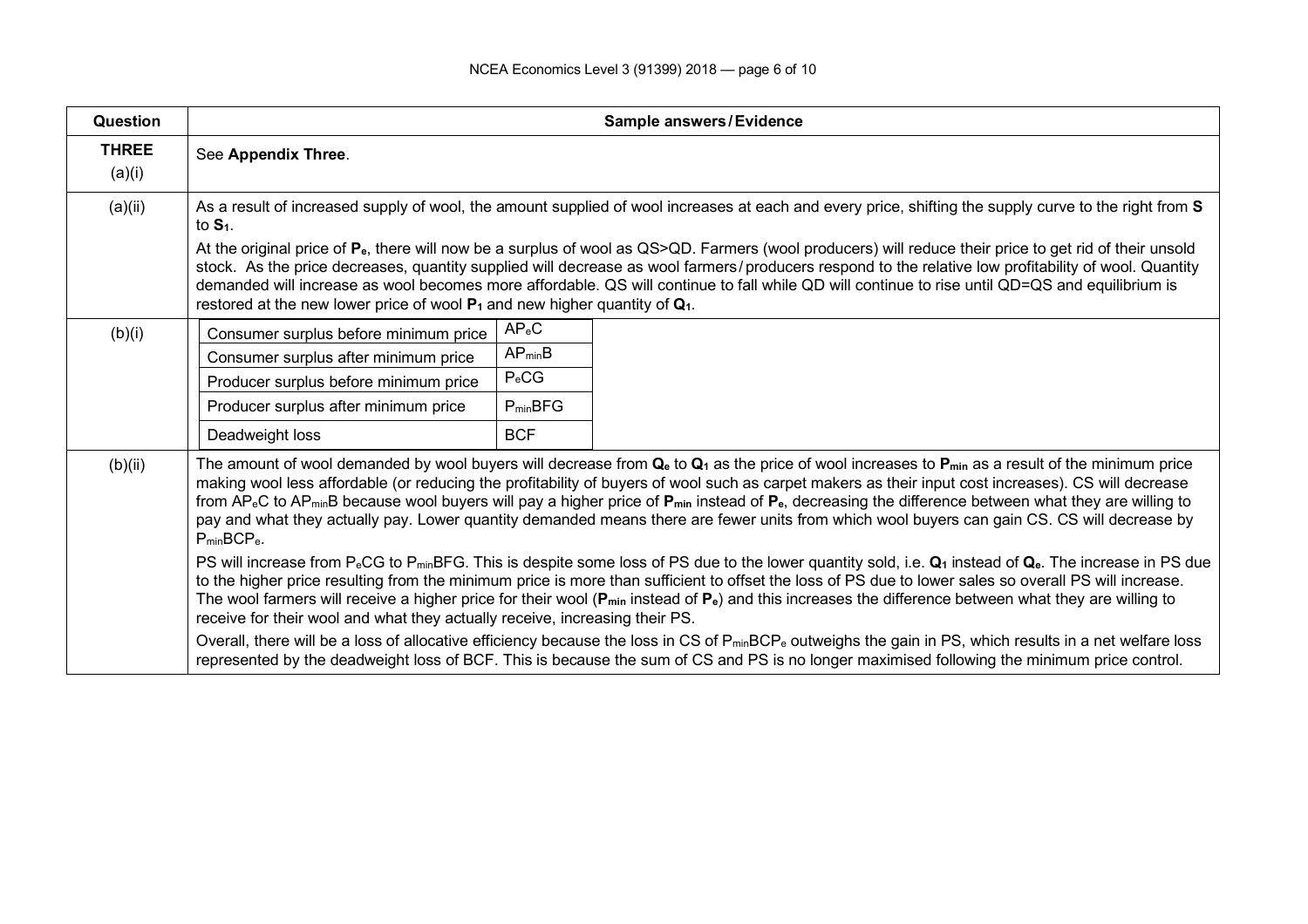| <b>Achievement</b>                                                                                                                                                                                                                                                                                                                                                                          | <b>Achievement with Merit</b>                                                                                                                                                                                                                                                                                                                                                                                                                                                                                                                                                                                                          | <b>Achievement with Excellence</b>                                                                                                                                                                                                                                                                                                                                                                                                                                                                                                                                                                                                                                                                                                                                                                                                                                                                            |  |  |  |
|---------------------------------------------------------------------------------------------------------------------------------------------------------------------------------------------------------------------------------------------------------------------------------------------------------------------------------------------------------------------------------------------|----------------------------------------------------------------------------------------------------------------------------------------------------------------------------------------------------------------------------------------------------------------------------------------------------------------------------------------------------------------------------------------------------------------------------------------------------------------------------------------------------------------------------------------------------------------------------------------------------------------------------------------|---------------------------------------------------------------------------------------------------------------------------------------------------------------------------------------------------------------------------------------------------------------------------------------------------------------------------------------------------------------------------------------------------------------------------------------------------------------------------------------------------------------------------------------------------------------------------------------------------------------------------------------------------------------------------------------------------------------------------------------------------------------------------------------------------------------------------------------------------------------------------------------------------------------|--|--|--|
| $(a)(i)$ BOTH of:<br>S curve shifted to the right and labelled<br>Decreased price and increased quantity,<br>labelled.<br>(a)(ii) Explains that the increase in supply will create<br>a surplus which will result in price falling, including<br>TWO of:<br>surplus as $Q_s > Q_d$ at $P_e$<br>$Qs$ decreases<br>$Qd$ increases<br>$Q_s = Q_d$<br>equilibrium restored (at $P_1$ , $Q_1$ ). | (a)(ii) Explains in detail that the increase in supply will<br>create a surplus which will result in price falling<br>including FOUR of:<br>surplus as Q <sub>s</sub> >Q <sub>d</sub> at P <sub>e</sub><br>$\equiv$<br>$Qs$ decreases<br>$Qd$ increases<br>$Q_s = Q_d$<br>equilibrium restored (at $P_1$ , $Q_1$ ).<br>Refers to Graph Four in the explanation.                                                                                                                                                                                                                                                                        |                                                                                                                                                                                                                                                                                                                                                                                                                                                                                                                                                                                                                                                                                                                                                                                                                                                                                                               |  |  |  |
| (b)(i) 3/5 labels correct                                                                                                                                                                                                                                                                                                                                                                   |                                                                                                                                                                                                                                                                                                                                                                                                                                                                                                                                                                                                                                        |                                                                                                                                                                                                                                                                                                                                                                                                                                                                                                                                                                                                                                                                                                                                                                                                                                                                                                               |  |  |  |
| (b)(ii) Explains:<br>• CS will decrease because of higher price OR<br>lower quantity<br>• PS will increase because of higher price<br>• There is a loss of allocative efficiency because<br>there is a net welfare loss OR deadweight loss<br>OR the sum of CS and PS is no longer<br>maximised.                                                                                            | (b)(ii) Explains in detail:<br>• QD of wool will decrease from Qe to Q1 as<br>price increases from $P_e$ to $P_{min}$ , decreasing<br><b>CS</b><br>• PS will increase because despite some loss of<br>PS due to lower quantity sold, the gain from<br>increased price outweighs the loss because of<br>lower sales<br>• Overall, the loss in CS is greater than the gain<br>in PS, resulting in a net welfare loss<br>represented by the deadweight loss of BCF.<br>This is because the sum of CS and PS is no<br>longer maximised following the minimum price<br>control.<br>Refers to Graph Five or Table Two in the<br>explanation. | (b)(ii) Explains in detail:<br>• QD of wool will decrease from Q <sub>e</sub> to Q <sub>1</sub> as<br>price increases from $P_e$ to $P_{min}$ decreasing CS<br>• The higher price means that the difference<br>between what consumers are willing to pay<br>and what they actually pay will decrease. The<br>lower quantity demanded means there are<br>fewer units from which wool buyers can gain<br><b>CS</b><br>• PS will increase. This is despite some loss of<br>PS due to the lower quantity sold, i.e. Q <sub>1</sub><br>instead of Q <sub>e</sub> . The increase in PS due to the<br>higher price resulting from the minimum price<br>is more than sufficient to offset the loss of PS<br>due to lower sales, so overall PS will increase.<br>The wool farmers will receive a higher price for<br>their wool ( $P_{min}$ instead of $P_e$ ), and this<br>increases the difference between what they |  |  |  |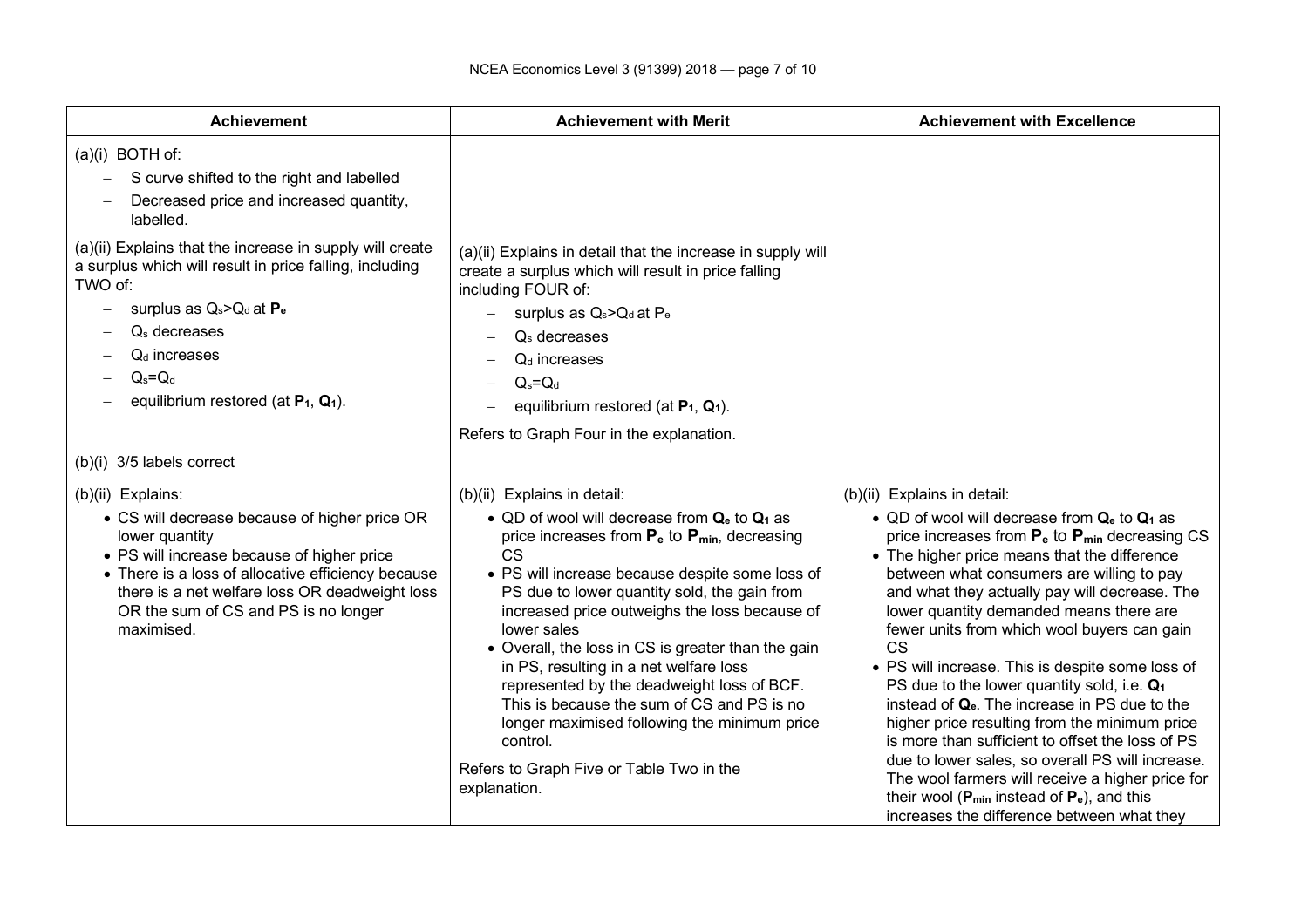|                                      |                                                        |                                     | explanation.                        | are willing to receive for their wool and what<br>they actually receive, increasing their PS.<br>• Overall, there will be a loss of allocative<br>efficiency because the loss in CS of P <sub>min</sub> BCP <sub>e</sub><br>outweighs the gain in PS, which results in a<br>net welfare loss represented by the<br>deadweight loss of BCF. This is because the<br>sum of CS and PS is no longer maximised<br>following the minimum price control.<br>Refers to Graph Five and Table Two in the |                                                               |                                                                                                                                                          |                                                                                                                           |
|--------------------------------------|--------------------------------------------------------|-------------------------------------|-------------------------------------|------------------------------------------------------------------------------------------------------------------------------------------------------------------------------------------------------------------------------------------------------------------------------------------------------------------------------------------------------------------------------------------------------------------------------------------------------------------------------------------------|---------------------------------------------------------------|----------------------------------------------------------------------------------------------------------------------------------------------------------|---------------------------------------------------------------------------------------------------------------------------|
| N <sub>1</sub>                       | N <sub>2</sub>                                         | A <sub>3</sub>                      | A <sub>4</sub>                      | M5                                                                                                                                                                                                                                                                                                                                                                                                                                                                                             | M <sub>6</sub>                                                | E7                                                                                                                                                       | E <sub>8</sub>                                                                                                            |
| Very little Achievement<br>evidence. | Some Achievement<br>evidence, partial<br>explanations. | <b>Most Achievement</b><br>evidence | Nearly all Achievement<br>evidence. | Some Merit evidence.<br>Must refer to Graph<br>Four and Five.                                                                                                                                                                                                                                                                                                                                                                                                                                  | Most Merit evidence.<br>Must refer to Graph<br>Four and Five. | Excellence evidence.<br>One part may be<br>weaker<br>AND integrates<br>relevant information<br>from Graph Five and<br>Table Two into the<br>explanation. | All points covered<br>AND integrates<br>relevant information<br>from Graph Five and<br>Table Two into the<br>explanation. |

**N0** = No response; no relevant evidence.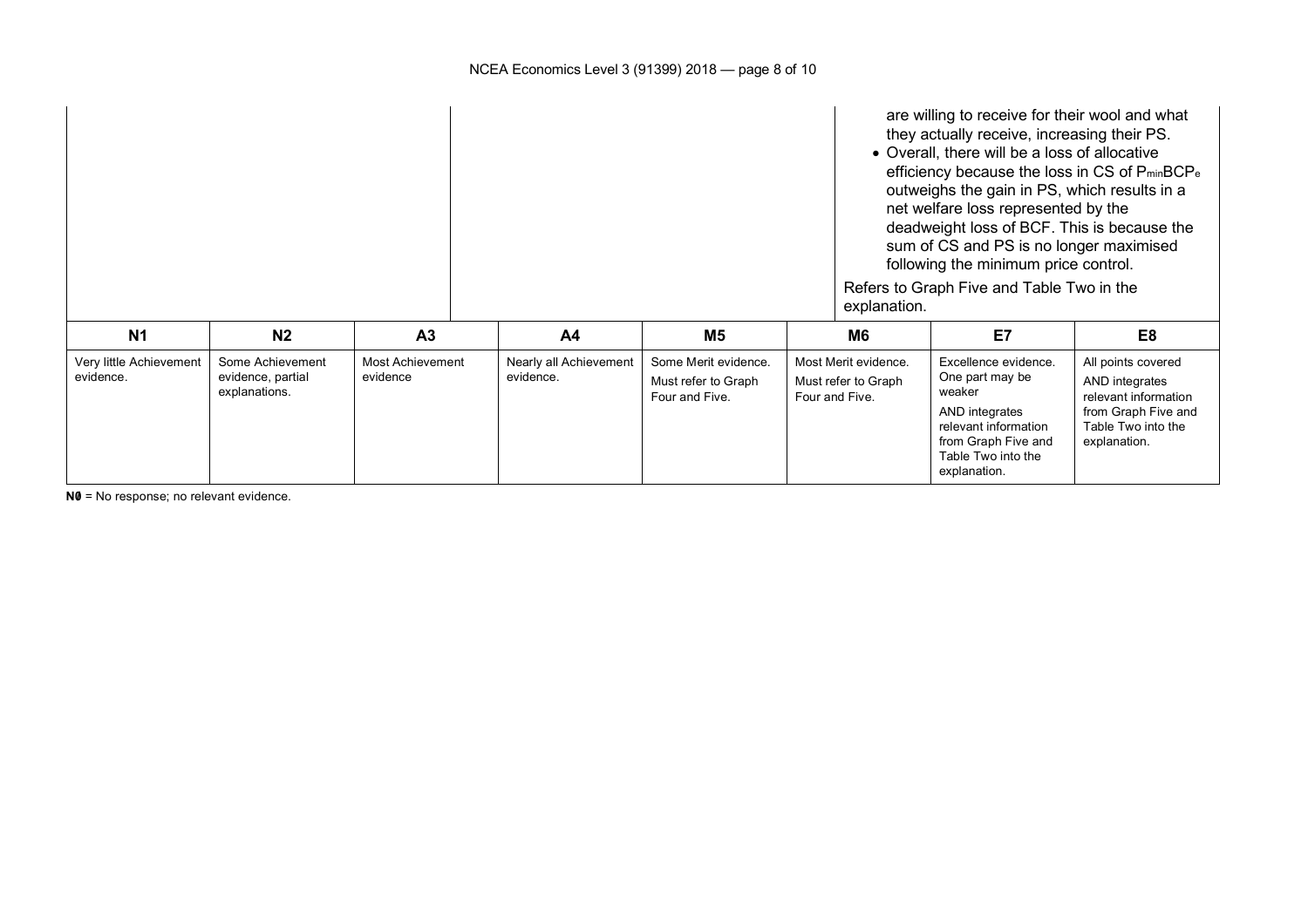#### **Appendix One –** Question One (a)



**Appendix Two** – Question Two (a)